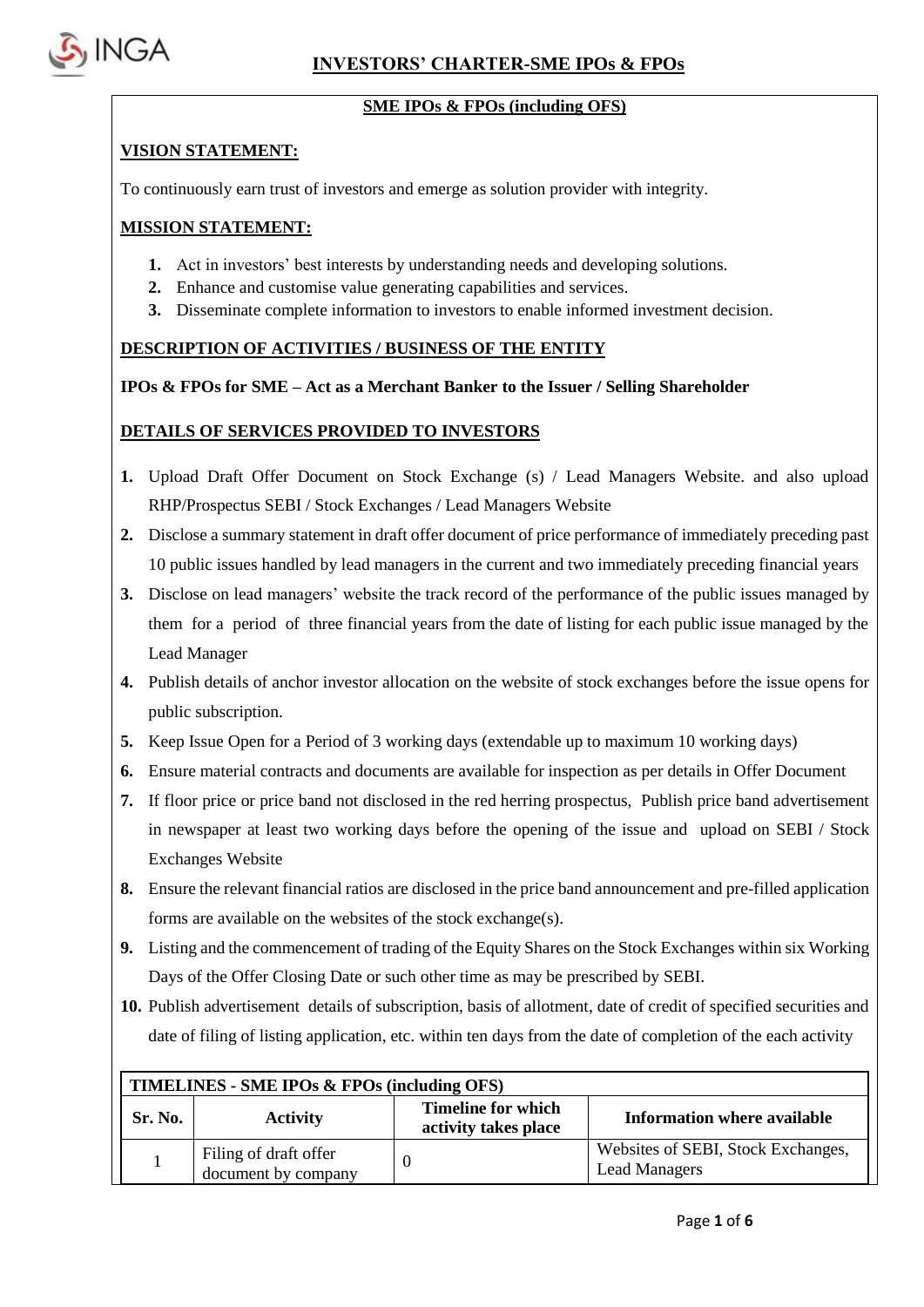

| $\overline{2}$ | Details of anchor investors<br>allocation                            | 1 day before issue<br>opening date            | <b>Stock Exchanges website</b>                                             |
|----------------|----------------------------------------------------------------------|-----------------------------------------------|----------------------------------------------------------------------------|
| 3              | Issue opening date                                                   | 3 working days after<br>filing RHP with RoC   | <b>Stock Exchanges website</b>                                             |
| 4              | Availability of application<br>forms                                 | Till issue closure date                       | <b>Stock Exchanges website</b>                                             |
| 5              | Availability of material<br>documents for inspection<br>by investors | Till issue closure date                       | Address given in Offer Document                                            |
| 6              | Availability of General<br><b>Information Document</b>               | Till issue closure date                       | LM website and stock exchange<br>website                                   |
| $\tau$         | <b>Price Band Advertisement</b>                                      | 2 working days prior to<br>issue opening date |                                                                            |
| 8              | Delay in unblocking<br><b>ASBA</b> Accounts                          | More than 4 working<br>days                   | Compensation to investor @ Rs.<br>100/day by intermediary causing<br>delay |
| 9              | Advertisement on<br>subscription and basis of<br>allotment           | Within 10 days                                | Newspaper advertisement                                                    |
| 10             | Allotment status and<br>allotment advice                             | Completion of basis of<br>allotment           | By email / post                                                            |

## **RIGHTS OF INVESTORS**

- **1.** Investors can request for a copy of the offer document and / or application form and the same shall be provided by the issuer/ Lead Manager(s).
- **2.** Retail investors are allowed to cancel their bids before issue closing date. Institutional and Noninstitutional investors are allowed to modify and only upward revise their bids during the period the issue is open.
- **3.** In case of any delay in unblocking of amounts in the ASBA Accounts (including amounts blocked through the UPI Mechanism) exceeding four working days from the offer closing date, the Bidder shall be compensated at a uniform rate of  $\bar{\tau}$  100 per day for the entire duration of delay exceeding four working days from the offer closing date, by the intermediary responsible for causing such delay in unblocking.
- **4.** Investors get email and sms messages w.r.t. allotment status and allotment advice is sent in through email / physical to successful allottees post completion of basis of allotment.
- **5.** If allotted shares, all Rights as a Shareholder ( as per Offer Document)

### **DOS AND DON'TS FOR THE INVESTORS**

#### **Dos**

- **1.** Check Eligibility in the RHP and under applicable law, rules, regulations, guidelines and approvals.
- **2.** Submission of Bids only ASBA (other than Anchor Investors) Read all the instructions carefully and complete the Bid cum Application Form, as the case may be, in the prescribed form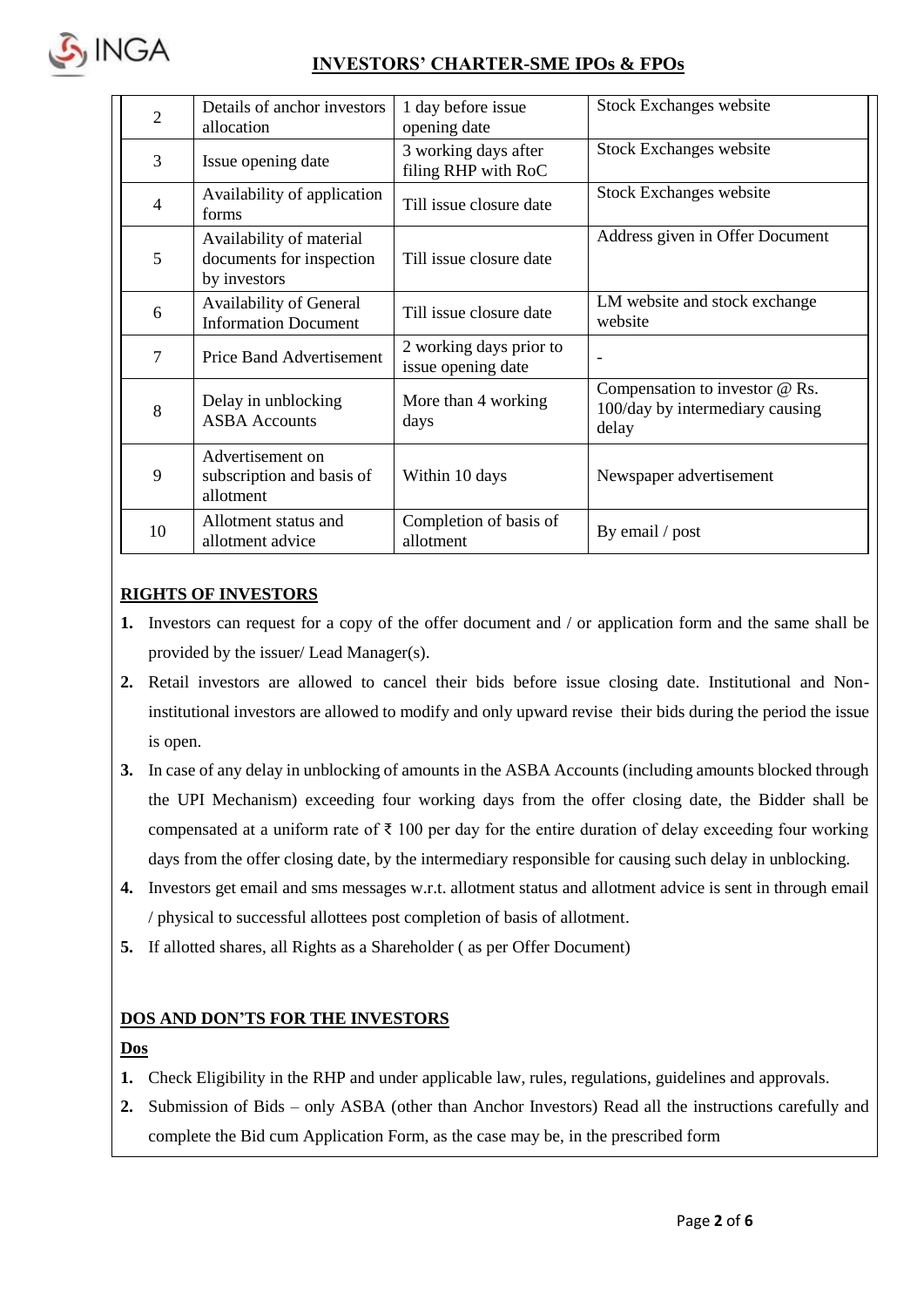

- **3.** Ensure that your Bid cum Application Form bearing the stamp of a Designated Intermediary is submitted to the Designated Intermediary at the Bidding Centre within the prescribed time
- **4.** Ensure that you have funds equal to the Bid Amount in the ASBA Account maintained with the SCSB, before submitting the ASBA Form to any of the Designated Intermediaries
- **5.** Ensure that the name(s) given in the Bid cum Application Form is/are exactly the same as the name(s) in which the beneficiary account is held with the Depository Participant
- **6.** Ensure that the Bidder's depository account is active, the correct DP ID, Client ID, the PAN, UPI ID, if applicable, are mentioned in their Bid cum Application Form and that the name of the Bidder, the DP ID, Client ID, the PAN and UPI ID, if applicable, entered into the online IPO system of the Stock Exchanges by the relevant Designated Intermediary, as applicable, matches with the name, DP ID, Client ID, PAN and UPI ID, if applicable, available in the Depository database

## **Don'ts**

- **1.** Do not Bid for lower than the minimum Bid size
- **2.** Do not submit the Bid for an amount more than funds available in your ASBA account
- **3.** If you are a Retail bidder and are using UPI mechanism, do not submit more than one ASBA Form for each UPI ID
- **4.** Do not submit incorrect details of the DP ID, Client ID, PAN and UPI ID
- **5.** Do not submit a Bid/revise a Bid Amount, with a price less than the Floor Price or higher than the Cap Price
- **6.** Do not withdraw your Bid or lower the size of your Bid (in terms of quantity of the Equity Shares or the Bid Amount) at any stage, if you are a QIB or a Non-Institutional Bidder. Retail Individual Bidders can revise or withdraw their Bids on or before the Bid/ Offer Closing Date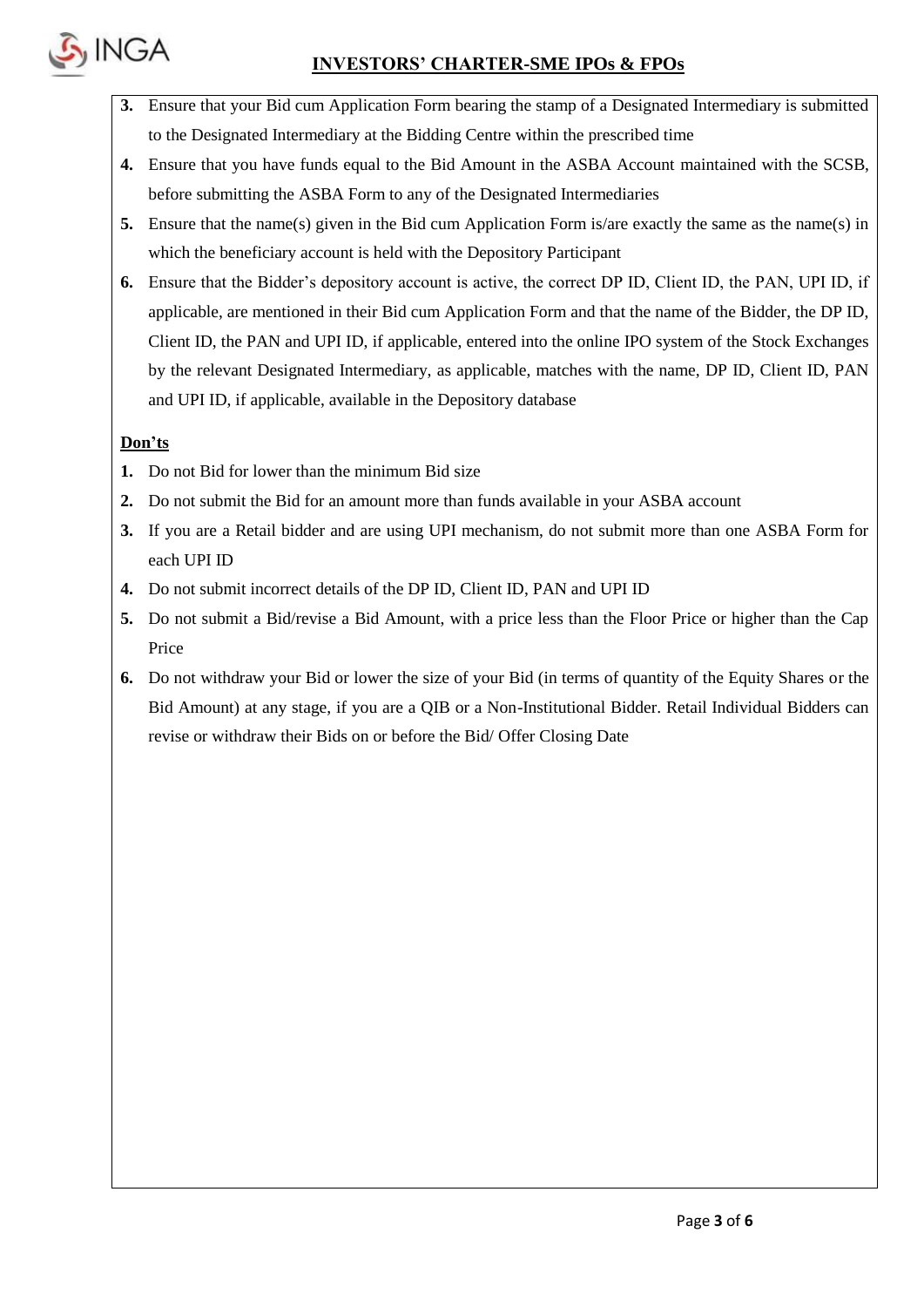



| 51. IVO | ACUVILY                                                                                                                                                                  | <b>NO. OI</b><br>calendar days |
|---------|--------------------------------------------------------------------------------------------------------------------------------------------------------------------------|--------------------------------|
|         | Investor grievance received by the lead manager                                                                                                                          |                                |
|         | Manager to the offer to identify the concerned intermediary and it shall be<br>endeavoured to forward the grievance to the concerned intermediary/ies on<br>T day itself | $T+1$                          |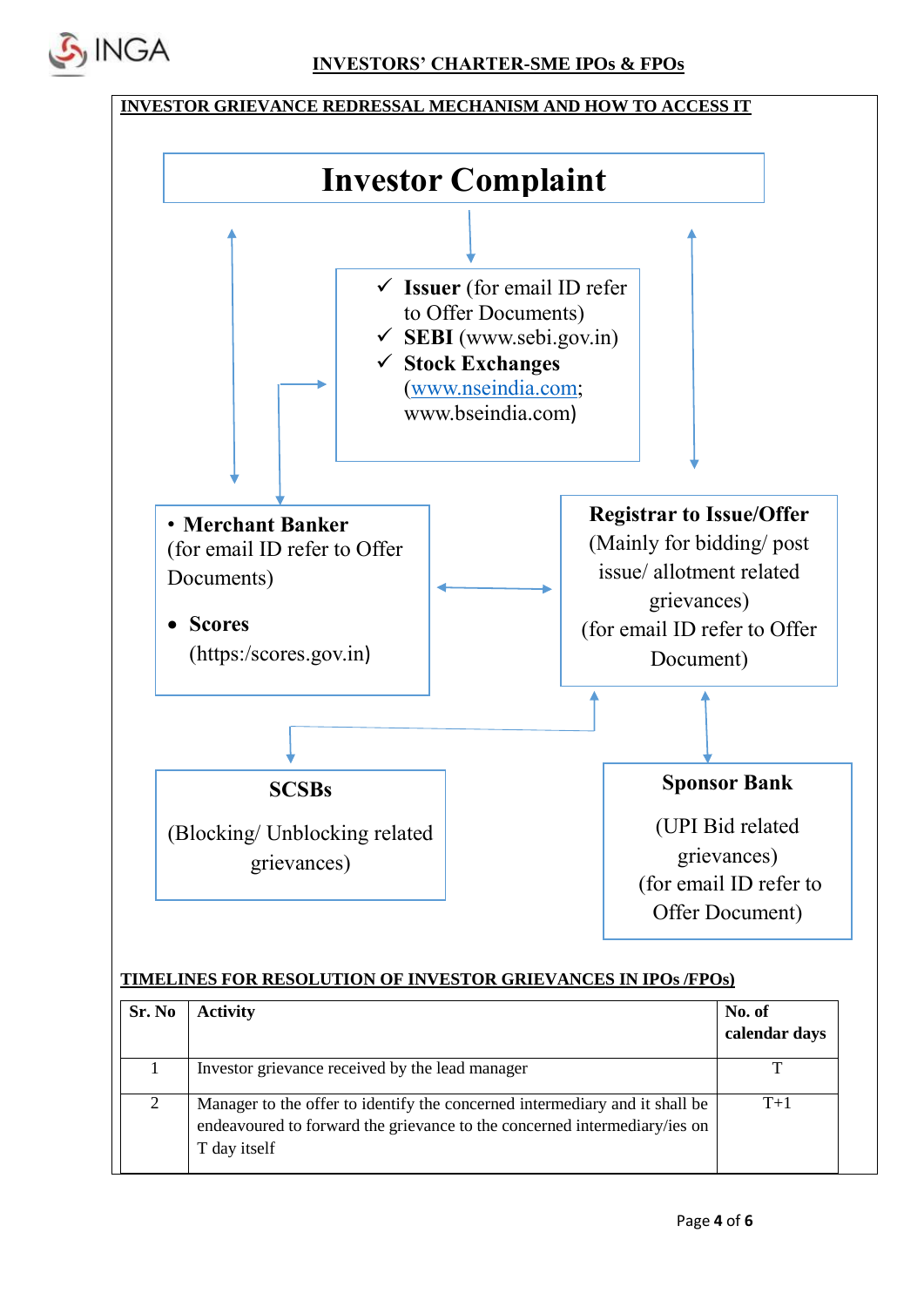

|   | The concerned intermediary/ies to respond to the lead manager with an<br>acceptable reply / proof of resolution                                                          | X             |  |
|---|--------------------------------------------------------------------------------------------------------------------------------------------------------------------------|---------------|--|
| 5 | Lead manager, the concerned intermediary/ies and the investor shall<br>exchange between themselves additional information related to the<br>grievance, wherever required | Between T and |  |
|   | LM to reply to the investor with the reply $\prime$ proof of resolution                                                                                                  | $X+3$         |  |
| 5 | Best efforts will be undertaken by lead manager to resolve the grievance within $T+30$                                                                                   |               |  |

## **Nature of investor grievance for which the aforesaid timeline is applicable**

- **1.** Delay in unblocking of funds
- **2.** Non allotment / partial allotment of securities
- **3.** Non receipt of securities in demat account
- **4.** Amount blocked but application not bid
- **5.** Application bid but amount not blocked
- **6.** Any other nature as may be informed from time to time

## **Mode of receipt of investor grievance**

The following modes of receipt will be considered valid for processing the grievances in the timelines discussed above

- **1.** Letter from the investor addressed to the lead manager at its address mentioned in the offer document, detailing nature of grievance, details of application, details of bank account, date of application etc
- **2.** E-mail from the investor addressed to the lead manager at its e-mail ID mentioned in the offer document, detailing nature of grievance, details of application, details of bank account, date of application etc
- **3.** On SEBI Complaints Redress System (SCORES) platform.

### **Nature of enquiries for which the lead manager shall respond to / escalated promptly**

- **1.** Availability of application form
- **2.** Availability of offer document
- **3.** Process for participating in the issue / mode of payments
- **4.** List of SCSBs / syndicate members
- **5.** Date of issue opening / closing / allotment / listing
- **6.** Technical setbacks in net-banking services provided by SCSBs / UPI mechanism
- **7.** Any other query of similar nature

### **RESPONSIBILITIES OF INVESTORS (EXPECTATIONS FROM THE INVESTORS)**

- **1.** Read and understand the terms of offer documents, application form, and issue related literature carefully and fully before investing.
- **2.** Consult own tax consultant with respect to the specific tax implications
- **3.** Provide full and accurate information in the application form as maybe required while making an application and keep records of the same.
- **4.** Ensure active demat/ broking account before investing.
- **5.** Ensure correctness of all Demographic Details Bidder's address, name of the Bidder's father or husband, investor status, occupation, bank account details, PAN and UPI ID
- **6.** Provide full and accurate details when making investor grievances to merchant bankers.